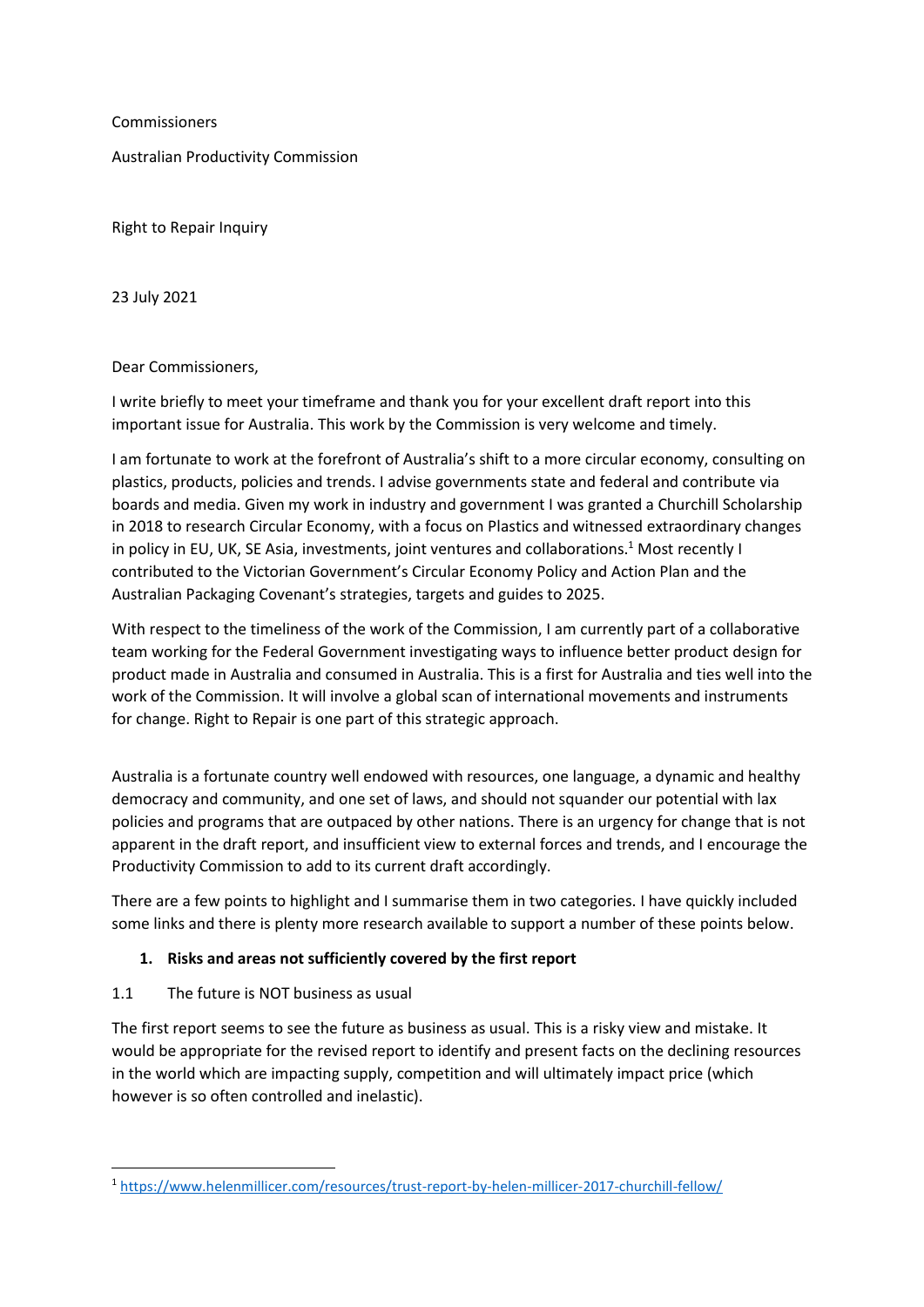International World Overshoot Day is progressively getting closer to January indicating we are increasing use of world's non-renewable resources each year.<sup>2</sup>

For example:

Rare earths and precious metals are in declining supply as evidenced by even Victorian goldmines reopening to reprocess old seams and ores. Hardwood timber is increasingly scarce and causing shifts in production and substitution. The world is predicted to run out of some precious metals in the next 20-30 years and better systems need to be in place to support the society and system changes we require.

It is not appropriate to consider costs in many instances as price for many materials are controlled and manipulated and are not reflective of scarcity. Examples include control of the price of oil and gas by nations eg OPEC, which impacts the price of plastics which impacts the price of fibres, textiles, packaging, building materials etc. Not to mention the price of greenhouse gas emissions and carbonfuel transport.

The price for new product, repair and reuse systems are not supported or reflective of our resource constraints and scarcity, and therefore the draft report needs to have a more nuanced approach to supporting the case for Repair and a more circular economy.

1.2 Seismic shift to a more circular economy in Australia and globally

There is serious global competition for improved productivity of existing materials, and lower GHG emissions. Significant investments, and changes to businesses and other government programs are underway overseas and Australia risks being left behind. One of the best ways for Australia to reduce its greenhouse gas emissions is with improved productivity and circularity of products and materials in circulation in the economy. There have been a number of reports on this subject in Australia and it is very well developed and integrated into policies, strategies of governments and industries overseas.

Here are just a few diverse examples of the vision, determination and sophistication of the measures being developed and implemented overseas:

<https://materialeconomics.com/latest-updates/preserving-value-in-eu-industrial-materials>

<https://materialeconomics.com/publications/sustainable-packaging>

[https://www.sitra.fi/en/projects/leading-the-cycle-finnish-road-map-to-a-circular-economy-2016-](https://www.sitra.fi/en/projects/leading-the-cycle-finnish-road-map-to-a-circular-economy-2016-2025/) [2025/](https://www.sitra.fi/en/projects/leading-the-cycle-finnish-road-map-to-a-circular-economy-2016-2025/)

<https://www.government.nl/topics/circular-economy>

1.3 Multiple benefits from Repair

There is good information, albeit not particularly well measured in Australia, on the increase in jobs and social benefits from improved productivity vs waste to landfill. The Australian Council of Recycling and other similar entities have estimated the jobs in recycling vs landfill. Better reports have been prepared in such countries as UK and Germany.

There is great value to Australia maintaining a diversified economy, which includes:

• Stronger manufacturing and more integrated supply chains

<sup>2</sup> <https://www.overshootday.org/>